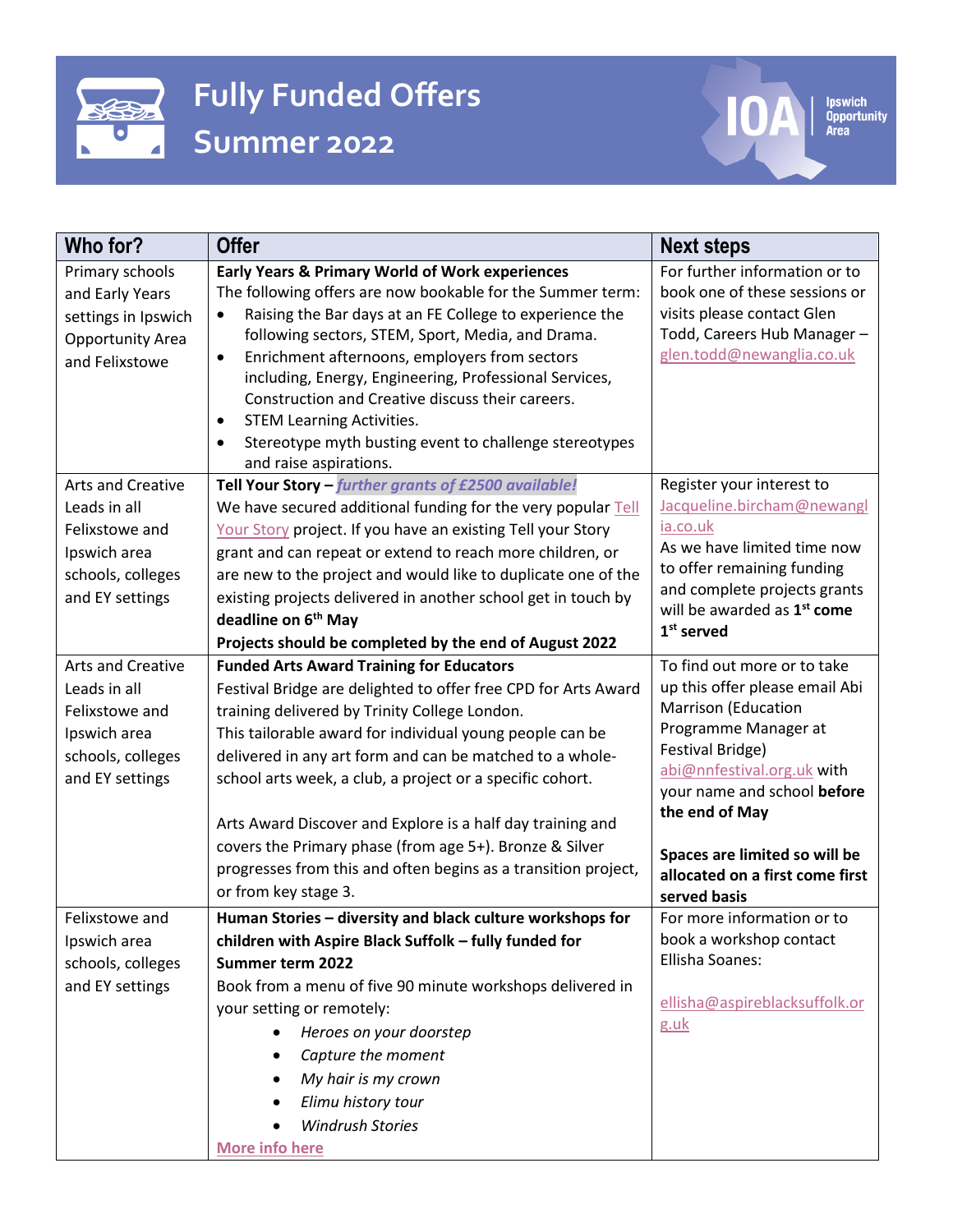## **Events coming up in Summer 2022**

**Who for? Offer Next steps** Felixstowe and Ipswich area schools, colleges and EY settings **Human Stories – diversity and black culture CPD for educators with Aspire Black Suffolk – fully funded**  4-hour CPD workshops tailored to early years, primary and secondary & FE, in person and virtual. Supporting practitioners and educators to break-down stereotypes and enhance awareness of issues surrounding diversity in schools and the current curriculum, with associated resources. For more information or to book a workshop contact Ellisha Soanes: [ellisha@aspireblacksuffolk.or](mailto:ellisha@aspireblacksuffolk.org.uk) [g.uk](mailto:ellisha@aspireblacksuffolk.org.uk) Schools in Suffolk with KS2 pupils **Healthwatch Suffolk Primary Wellbeing Survey** Last year IOA funded the development of an annual survey into KS2 pupil wellbeing. Th[e resulting report](https://healthwatchsuffolk.co.uk/news/research-pilot-exploring-childrens-emotional-wellbeing-in-suffolk/) from last Summer's research is really insightful. Schools taking part this Summer will get a dashboard report of their children's responses once they've confirmed that they've completed the survey, or within  $\sim$ 3 weeks of the end of the summer term. Sign-up [here](https://www.smartsurvey.co.uk/s/KS2signup2022/) If you'd like to take a look at this year's survey, it's availabl[e here](https://www.smartsurvey.co.uk/s/TestMHOF6KS2/) Felixstowe and Ipswich area schools, colleges and EY settings **Evidence Leaders in Education** If you would like support from the Research School Network on implementing evidence-based approaches in your school or setting, with completing your IOA funded accreditation award, completing final reports for IOA projects or creating case studies for your projects for the Sharing Learning Hub we will fund the cost of an  $ELE$  – see who they ar[e here](https://ipswichopportunityarea.co.uk/ipswich-evidence-leads-in-education-eles/) To book an ELE email [vanessa.bally.ipswich@resear](mailto:vanessa.bally.ipswich@researchschool.org.uk) [chschool.org.uk](mailto:vanessa.bally.ipswich@researchschool.org.uk)



## Join us for the launch event - 27 April

Discover the benefits of using our online learning hub to gain shared new approaches to key priorities

**BOOK HERE >** Brought **EASTERN** 

**Ipswich Opportunity**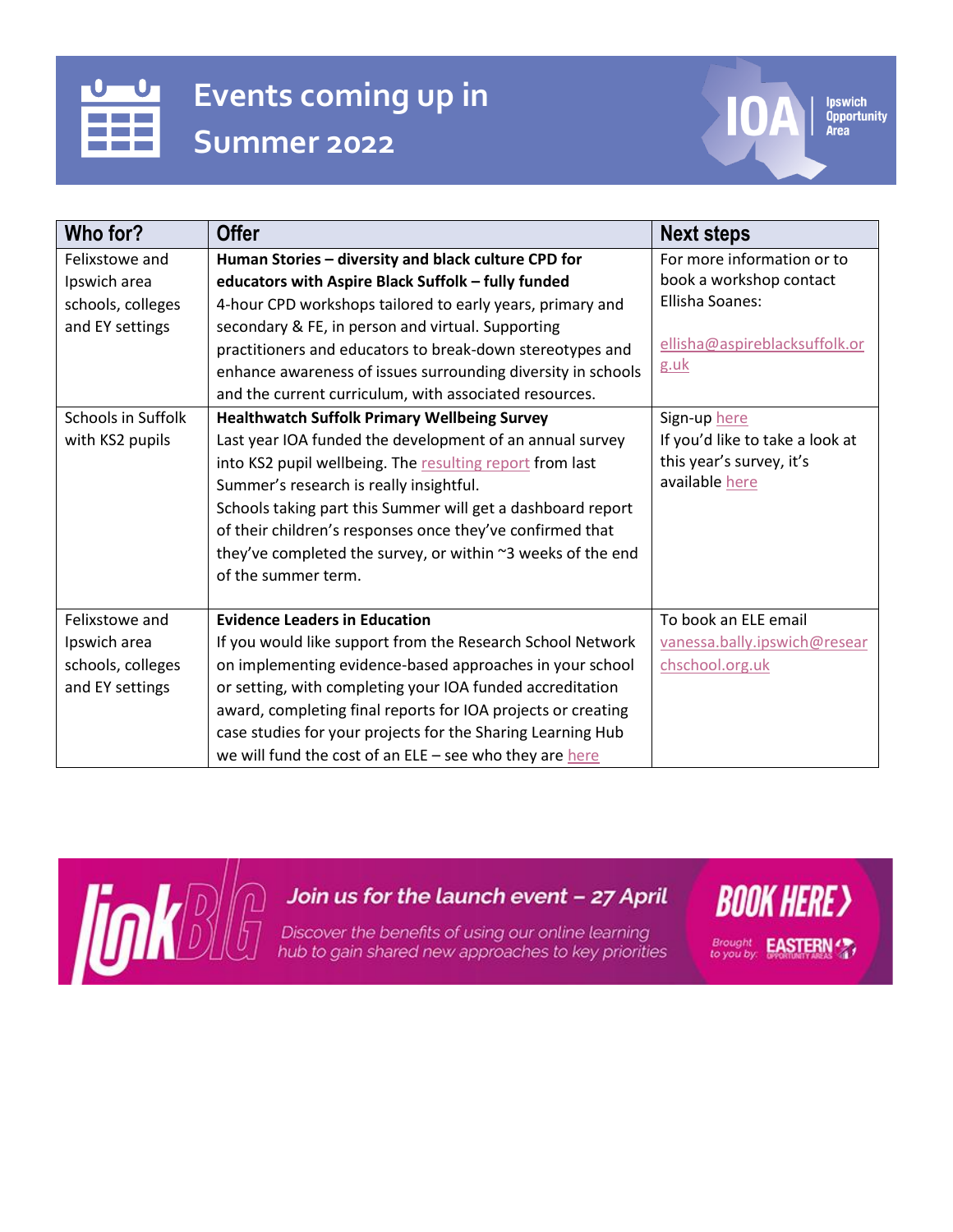

**Events coming up in Summer 2022**

**IOA** Byzantinity

| <b>Ipswich</b> |
|----------------|
| Opportunity    |
| $\mathbf{A}$   |

| <b>Eastern Opportunity Areas Sharing Learning Hub Launch</b><br>Every project from the Ipswich, Norwich and Fenland OAs will be uploaded to the<br>27 <sup>th</sup> April<br>University of<br>hub this year, with videos, case studies and resources. Join us to see how you can<br>8am & 4.30pm<br><b>Suffolk</b><br>put this resource to work for your setting, and make sure your story is included<br>More info here - Book here<br><b>May</b><br><b>Hullabaloo 22</b><br>A town-wide festival celebrating arts and culture in Ipswich. Schools, colleges and settings<br>participating in the IOA "Tell Your Story" project can badge their activities under the Hullabaloo22<br>May - August<br>Festival banner, raising the profile of a Summer of activities across Ipswich for children and families.<br>If you would like to showcase your arts and culture activities under the Hullabaloo banner you can<br>register here and download the marketing and PR toolkit here to help with your PR activity<br>Launch of the Ipswich and Felixstowe Transition Charter<br>Developed by leaders across Ipswich and Felixstowe. Schools, colleges and early years settings will<br><b>May</b><br>be invited to sign up to the collaborative commitments of the Transition Charter. Invitations to sign<br>up to the Charter will be sent out after the Easter Break.<br>Connecting research evidence and local practice: Early Years (Ipswich Associate<br><b>Research School)</b><br>4 <sup>th</sup> May<br>A walk through the EEF guidance relating to the Early Years by an IARS Evidence<br>Online<br>3.45-4.45pm<br>Leader, followed by examples of successful projects in IOA schools and settings.<br>To book email vanessa.bally.ipswich@researchschool.org.uk<br>Ipswich Resilience and Wellbeing Network Launch<br>9 schools, colleges and settings in Ipswich have been funded as Hubs to develop a<br>18th May<br>support offer in a range of resilience and wellbeing approaches. Hear about their<br>Online<br>$3-4pm$<br>offer and plans and help to shape the future of this network of local leaders<br>To book email ipswichopportunityarea@gmail.com<br>Connecting research evidence and local practice: Transition (Ipswich Associate<br><b>Research School)</b><br>25 <sup>th</sup> May<br>A walk through EEF guidance and other research evidence relating to transition by<br>Online<br>an IARS Evidence Leader, followed by examples of successful projects in IOA<br>3.45-4.45pm<br>schools, colleges and settings.<br>To book email vanessa.bally.ipswich@researchschool.org.uk<br>June<br><b>Ipswich Early Years Showcase</b><br>Early Years professionals in Ipswich will be showcasing key learning from a range of<br>IOA programmes including the Strong School Start programme, and would like to<br>7th June<br>Ipswich venue<br>invite colleagues from schools and settings to join their network. Alongside a high<br>2pm<br><b>TBC</b><br>profile Early Years speaker - watch this space!<br>Book here - We will pay cover costs for pre-school early years settings up to £50<br>to enable staff in private and charity run nurseries to attend<br>15 <sup>th</sup> June<br>Connecting research evidence and local practice: Raising Attainment (Ipswich<br>Online<br><b>Associate Research School)</b><br>3.45-4.45pm |  |  |  |
|------------------------------------------------------------------------------------------------------------------------------------------------------------------------------------------------------------------------------------------------------------------------------------------------------------------------------------------------------------------------------------------------------------------------------------------------------------------------------------------------------------------------------------------------------------------------------------------------------------------------------------------------------------------------------------------------------------------------------------------------------------------------------------------------------------------------------------------------------------------------------------------------------------------------------------------------------------------------------------------------------------------------------------------------------------------------------------------------------------------------------------------------------------------------------------------------------------------------------------------------------------------------------------------------------------------------------------------------------------------------------------------------------------------------------------------------------------------------------------------------------------------------------------------------------------------------------------------------------------------------------------------------------------------------------------------------------------------------------------------------------------------------------------------------------------------------------------------------------------------------------------------------------------------------------------------------------------------------------------------------------------------------------------------------------------------------------------------------------------------------------------------------------------------------------------------------------------------------------------------------------------------------------------------------------------------------------------------------------------------------------------------------------------------------------------------------------------------------------------------------------------------------------------------------------------------------------------------------------------------------------------------------------------------------------------------------------------------------------------------------------------------------------------------------------------------------------------------------------------------------------------------------------------------------------------------------------------------------------------------------------------------------------------------------------------------------------------------------------------------------------------------------------------------------------------------------------------------------------------------------------------------------------------------------------------------------------------------------------------------|--|--|--|
|                                                                                                                                                                                                                                                                                                                                                                                                                                                                                                                                                                                                                                                                                                                                                                                                                                                                                                                                                                                                                                                                                                                                                                                                                                                                                                                                                                                                                                                                                                                                                                                                                                                                                                                                                                                                                                                                                                                                                                                                                                                                                                                                                                                                                                                                                                                                                                                                                                                                                                                                                                                                                                                                                                                                                                                                                                                                                                                                                                                                                                                                                                                                                                                                                                                                                                                                                                  |  |  |  |
|                                                                                                                                                                                                                                                                                                                                                                                                                                                                                                                                                                                                                                                                                                                                                                                                                                                                                                                                                                                                                                                                                                                                                                                                                                                                                                                                                                                                                                                                                                                                                                                                                                                                                                                                                                                                                                                                                                                                                                                                                                                                                                                                                                                                                                                                                                                                                                                                                                                                                                                                                                                                                                                                                                                                                                                                                                                                                                                                                                                                                                                                                                                                                                                                                                                                                                                                                                  |  |  |  |
|                                                                                                                                                                                                                                                                                                                                                                                                                                                                                                                                                                                                                                                                                                                                                                                                                                                                                                                                                                                                                                                                                                                                                                                                                                                                                                                                                                                                                                                                                                                                                                                                                                                                                                                                                                                                                                                                                                                                                                                                                                                                                                                                                                                                                                                                                                                                                                                                                                                                                                                                                                                                                                                                                                                                                                                                                                                                                                                                                                                                                                                                                                                                                                                                                                                                                                                                                                  |  |  |  |
|                                                                                                                                                                                                                                                                                                                                                                                                                                                                                                                                                                                                                                                                                                                                                                                                                                                                                                                                                                                                                                                                                                                                                                                                                                                                                                                                                                                                                                                                                                                                                                                                                                                                                                                                                                                                                                                                                                                                                                                                                                                                                                                                                                                                                                                                                                                                                                                                                                                                                                                                                                                                                                                                                                                                                                                                                                                                                                                                                                                                                                                                                                                                                                                                                                                                                                                                                                  |  |  |  |
|                                                                                                                                                                                                                                                                                                                                                                                                                                                                                                                                                                                                                                                                                                                                                                                                                                                                                                                                                                                                                                                                                                                                                                                                                                                                                                                                                                                                                                                                                                                                                                                                                                                                                                                                                                                                                                                                                                                                                                                                                                                                                                                                                                                                                                                                                                                                                                                                                                                                                                                                                                                                                                                                                                                                                                                                                                                                                                                                                                                                                                                                                                                                                                                                                                                                                                                                                                  |  |  |  |
|                                                                                                                                                                                                                                                                                                                                                                                                                                                                                                                                                                                                                                                                                                                                                                                                                                                                                                                                                                                                                                                                                                                                                                                                                                                                                                                                                                                                                                                                                                                                                                                                                                                                                                                                                                                                                                                                                                                                                                                                                                                                                                                                                                                                                                                                                                                                                                                                                                                                                                                                                                                                                                                                                                                                                                                                                                                                                                                                                                                                                                                                                                                                                                                                                                                                                                                                                                  |  |  |  |
|                                                                                                                                                                                                                                                                                                                                                                                                                                                                                                                                                                                                                                                                                                                                                                                                                                                                                                                                                                                                                                                                                                                                                                                                                                                                                                                                                                                                                                                                                                                                                                                                                                                                                                                                                                                                                                                                                                                                                                                                                                                                                                                                                                                                                                                                                                                                                                                                                                                                                                                                                                                                                                                                                                                                                                                                                                                                                                                                                                                                                                                                                                                                                                                                                                                                                                                                                                  |  |  |  |
|                                                                                                                                                                                                                                                                                                                                                                                                                                                                                                                                                                                                                                                                                                                                                                                                                                                                                                                                                                                                                                                                                                                                                                                                                                                                                                                                                                                                                                                                                                                                                                                                                                                                                                                                                                                                                                                                                                                                                                                                                                                                                                                                                                                                                                                                                                                                                                                                                                                                                                                                                                                                                                                                                                                                                                                                                                                                                                                                                                                                                                                                                                                                                                                                                                                                                                                                                                  |  |  |  |
|                                                                                                                                                                                                                                                                                                                                                                                                                                                                                                                                                                                                                                                                                                                                                                                                                                                                                                                                                                                                                                                                                                                                                                                                                                                                                                                                                                                                                                                                                                                                                                                                                                                                                                                                                                                                                                                                                                                                                                                                                                                                                                                                                                                                                                                                                                                                                                                                                                                                                                                                                                                                                                                                                                                                                                                                                                                                                                                                                                                                                                                                                                                                                                                                                                                                                                                                                                  |  |  |  |
|                                                                                                                                                                                                                                                                                                                                                                                                                                                                                                                                                                                                                                                                                                                                                                                                                                                                                                                                                                                                                                                                                                                                                                                                                                                                                                                                                                                                                                                                                                                                                                                                                                                                                                                                                                                                                                                                                                                                                                                                                                                                                                                                                                                                                                                                                                                                                                                                                                                                                                                                                                                                                                                                                                                                                                                                                                                                                                                                                                                                                                                                                                                                                                                                                                                                                                                                                                  |  |  |  |